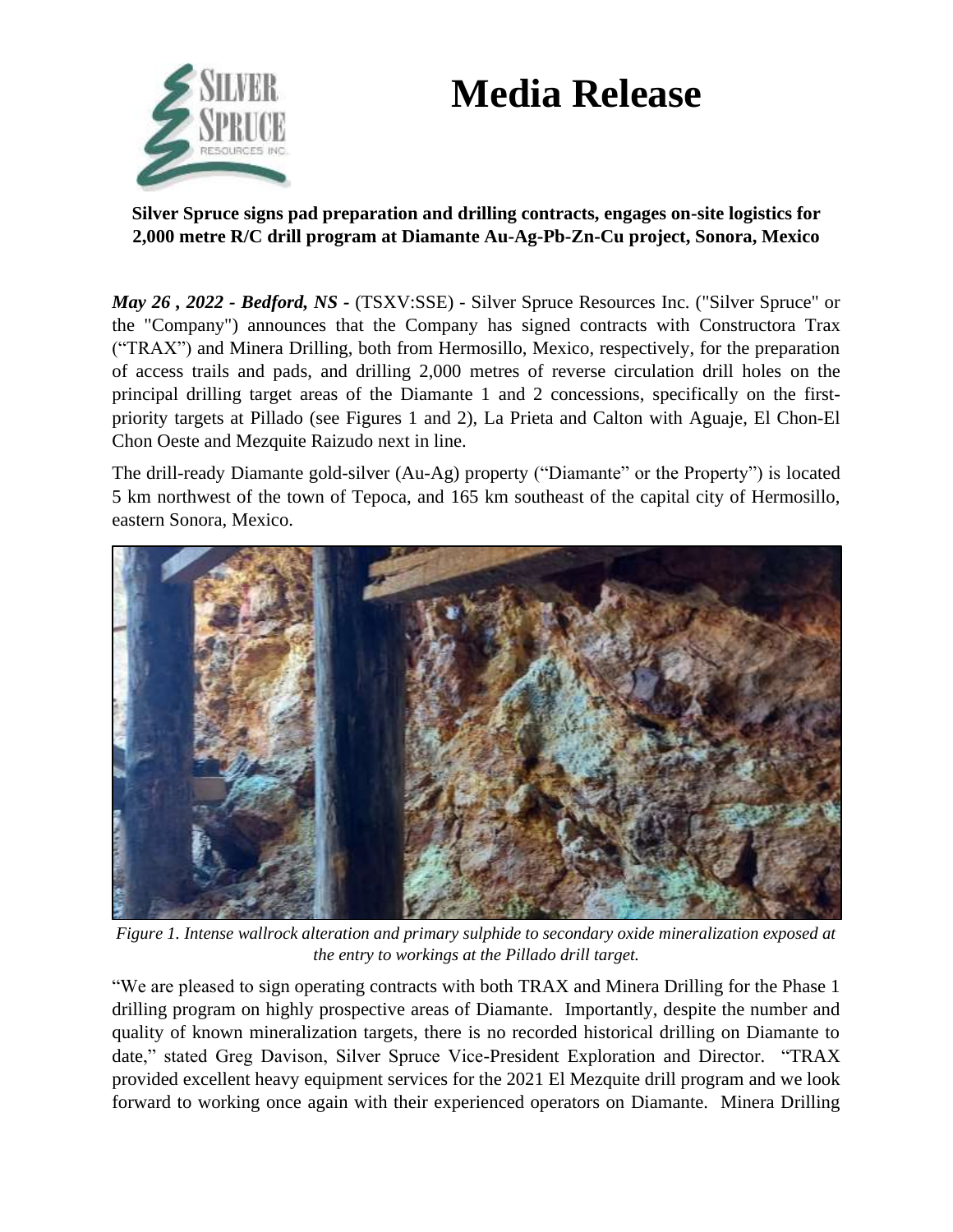recently completed successful programs with our partner, Colibri Resource Corp. ("Colibri"), in northern Sonora and we anticipate high quality and timely drilling results from their experienced operating and management teams."

Mr. Davison added, "TRAX equipment and personnel are starting mobilization to Diamante with our exploration team to optimize access routes to the drill pads. The Minera Drilling program is scheduled for mobilization next week and is anticipated to continue for four to five weeks through June 2022. Sample shipments to ALS Global in Hermosillo will be delivered on a weekly basis."



*Figure 2. Orthophoto view of the Pillado drill target. Adit (from Figure 1) located on north-facing exposure at center intersected by proposed trace projection from DDH pad 42. Both N- and NE-trending vein targets exhibit polymetallic Cu-Pb-Zn mineralization with intense alteration. Anomalous Au-Ag-Cu-Pb-Zn geochemical values shown in graduated symbols. 1:1,000 scale.*

Our recent geological mapping programs conducted over multiple targets reported Au values to 51.5 g/t from silicified breccias in the Calton target (see Press Release of April 27, 2022), the highest Au grade yet reported from Diamante, and Ag values >1,000 g/t were recorded from base metal sulphide-bearing veins at Pillado, El Chon and El Cumbro accompanied by high-grade primary and supergene Pb+Zn+Cu up to a combined grade of 50.9 wt.% from grab and channel sampling at surface and within historical trenches and artisanal workings.

Specifically, geochemical results from surface and underground sampling of eight target areas reported precious metals (Au to 51.5 g/t, Ag to 2,270 g/t), base metals (Pb to 42.3 wt.%, Zn to 22.9 wt.% and Cu to 3.2 wt.%) and pathfinders each exhibited weak to highly anomalous values commonly with high Ag;Au and low to high Pb:Zn. Elevated Cu, Cd, Sb, Hg, As and Bi are linked commonly to Pb and/or Zn.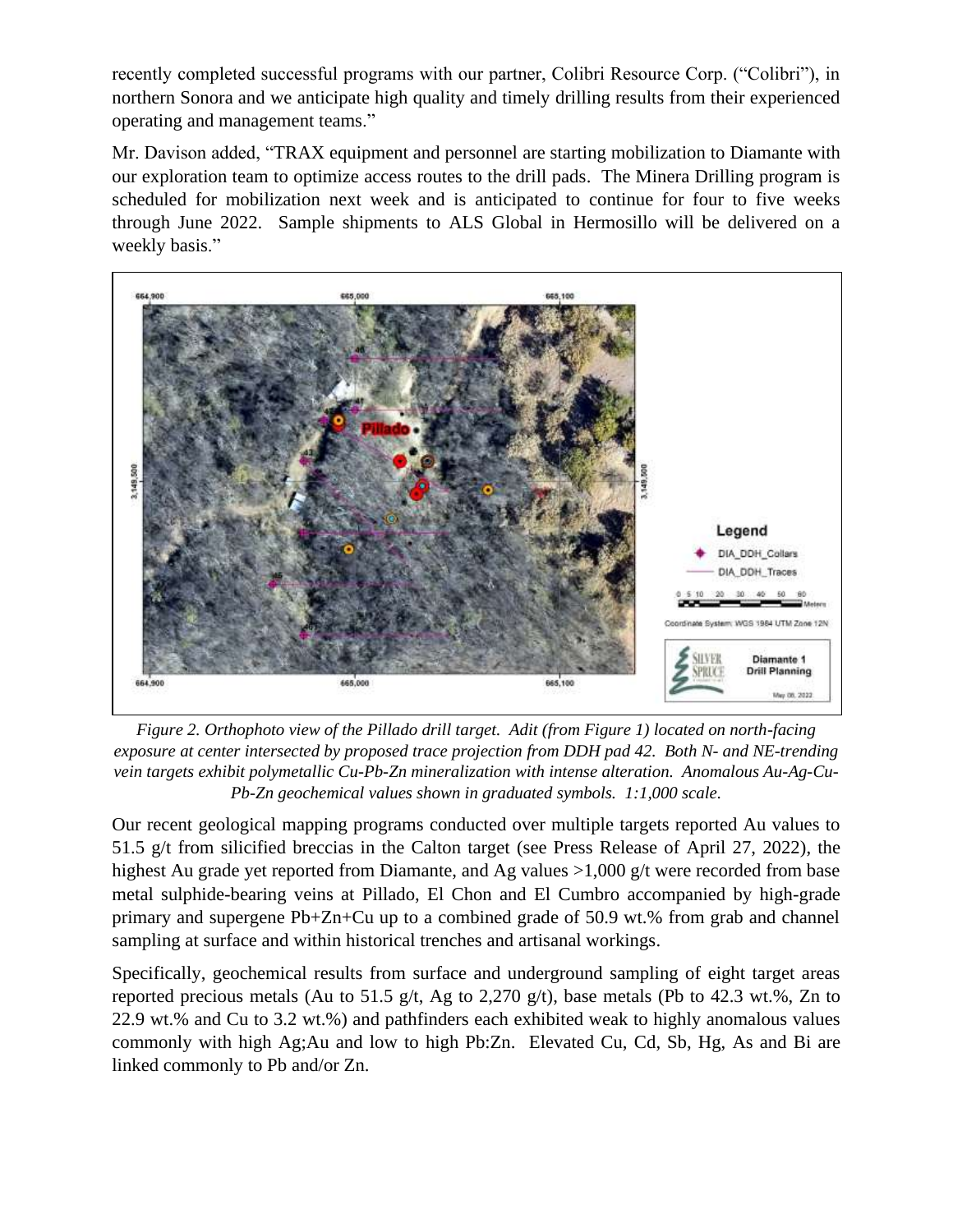The current assays are consistent with historical surface and U/G channel samples reported up to 39.8 g/t Au, 3,460 g/t Ag, 18.2% Pb, 33.5% Zn and 1.47% Cu (see Press Releases of April 12, 2021, and January 24, 2022). Most drill targets are polymetallic vein style with precious metaldominant targets also identified at Calton, El Chon and Aguaje. Metal zoning or pulses of mineralization may be indicated at each of these three locations.

## **Project Geology**

The Property is located within the west-central portion of the Sierra Madre Occidental Volcanic Complex within the northwest-trending "Sonora Gold Belt" of northern Mexico. Diamante offers strong precious metal tenor with a polymetallic endowment, multiple quality targets, styles of mineralization, of particular significance for our exploration moving forward, no records of drilling. Historical exploration and artisanal activities are indicated by surface trenches and subsurface workings parallel to and cutting the vein mineralization were measured up to 100 metres in length, with the latter showing shafts and short lateral drifts.

Geological features of epithermal Au, low to intermediate sulphidation Ag-Au (Pb-Zn), high sulphidation Au-Cu, and potential porphyry style Au-Cu occur as disseminated, stockwork and vein styles. Silicification with sericitic, argillic and propylitic alteration were accompanied by drusy to vuggy quartz, black tourmaline, multiple disseminated to vein sulphides with incipient to pervasive oxidation to carbonates, sulphates such as jarosite, hematite and iron hydroxide. Recent exploration verified pathfinder elements including As, Sb, Hg, Cd and Bi. Mineralization is reported visually as pyrite, arsenopyrite, chalcopyrite, sphalerite, argentiferous galena, argentite, hematite and probable metal oxides, carbonates and sulphates, including copper carbonate (malachite), copper sulphates and plumbojarosite.

Structural lineaments show intersecting and splaying vein patterns with steep to moderately dipping northwest, northeast and north-striking orientations were confirmed and spatially coincident with parallel to oblique faults and shears which control and locally offset the mineralization.

## **Project Background**

Silver Spruce can acquire up to 50% interest in four Diamante concessions with a cumulative land position of 1,057 hectares (see Press Release of April 29, 2021).

The Property is well situated in terms of logistics for exploration and is easily accessible from Mexican Highway #16 which transects Diamante 1 and along several trails and dry river beds southward to Diamante 2.

Mining and exploration in the surrounding area is very active with adjacent and nearby properties held by Alamos Gold, Argonaut, Agnico Eagle, Evrim, Newmont, Garibaldi, Kootenay Silver and Penoles among others.

## **Geochemical Analysis, Quality Assurance and Quality Control**

Drilling samples will be delivered by the Project Geologist from the Property to the ALS sample preparation facility in Hermosillo, Sonora, Mexico. ALS Global in North Vancouver, British Columbia, Canada, is a facility certified as ISO 9001:2008 and accredited to ISO/IEC 17025:2005 from the Standards Council of Canada. Local chain of custody will be monitored and maintained by the Project Geologist under the direction of the QP.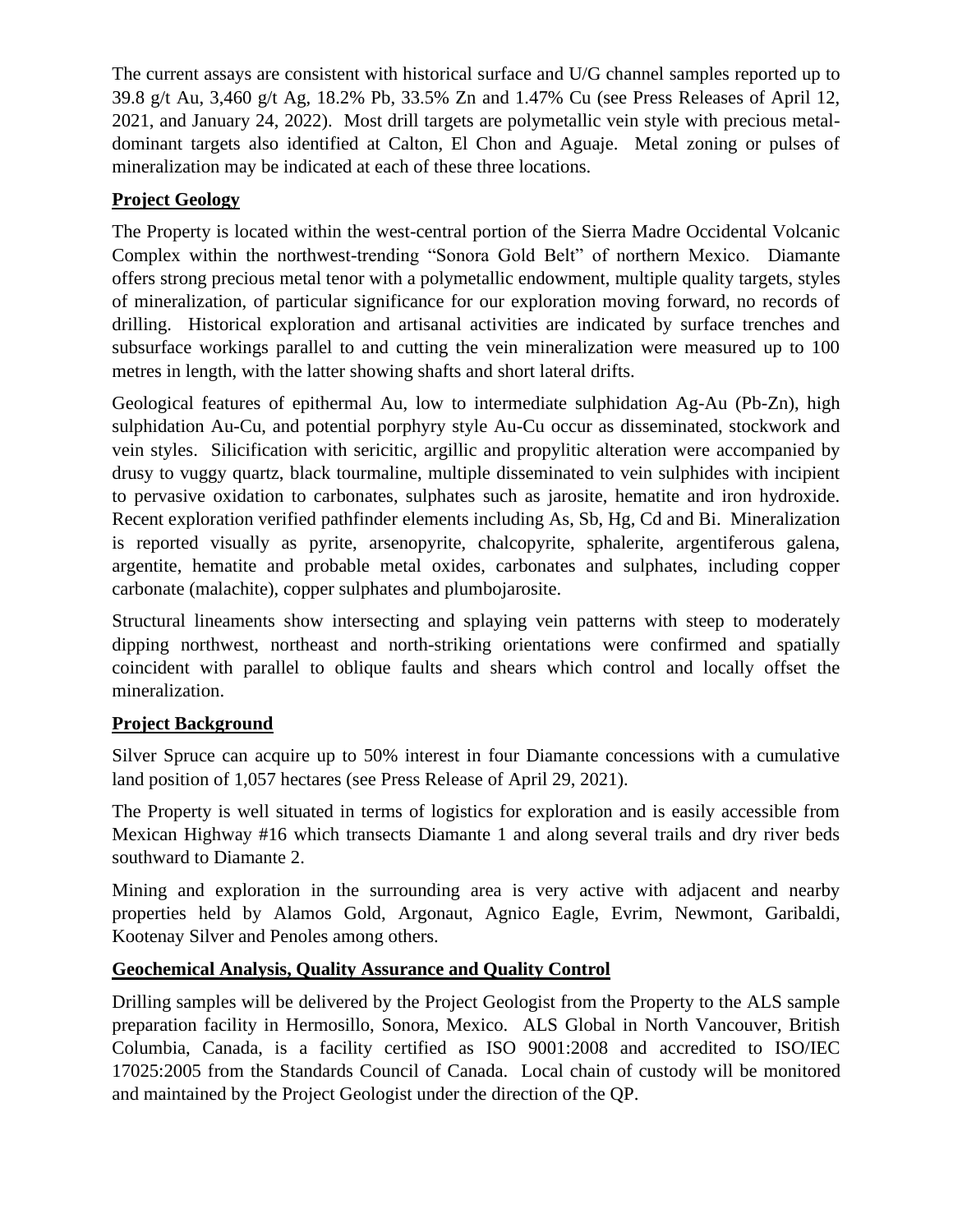The samples will be crushed to 70% passing 2mm (PREP-31) and a split of up to 250 grams pulverized to 85% passing 75 micrometres (-200 mesh). The sample pulps and crushed splits will be transferred internally to ALS Global's North Vancouver, Canada or Lima, Peru analytical facility for gold and multi-element analysis. Pulps (50gram split) will be submitted for Au analysis by Fire Assay with Atomic Absorption finish (Au-AA24).

The retained pulps also will be analysed by Four Acid Digestion followed by Inductively Coupled Plasma Atomic Emission Spectrometry (ICP-AES) multi-element analyses (ME-ICP61m) with Hg by Aqua Regia and ICP-MS (Hg-MS42).

Over-limit Au and Ag samples will be analyzed by Fire Assay with Gravimetric Finish Ore Grade (Au-GRA21 or Au-GRA22, Ag-GRA21). Overlimit base metals will analyzed by Four Acid Digestion followed by Ore Grade Inductively Coupled Plasma Atomic Emission Spectrometry (ICP-AES) for Cu, Pb and Zn (Cu-OG62, Pb-OG62, Zn-OG62). High grade samples above the range of the Ore Grade OG62 analysis will be digested, as above, and analyzed using Titration (e.g., Pb-Vol70).

In-house quality control samples will be inserted into the sample set by the Project Geologist. ALS Global conducts its own internal QA/QC program of blanks, standards and duplicates, and the results are provided with the Company sample certificates. The results of the internal and ALS control samples will be reviewed by the Company's QP and evaluated for acceptable tolerances prior to disclosure.

All sample and pulp rejects will be stored at ALS Global pending full review of the analytical data, and future selection of pulps for independent third-party check analyses, as requisite.

All metal values disclosed herein by Silver Spruce are reported from grab and channel samples which may not be representative of the metal grades. The Company's Qualified Person believes that the sampling documentation, analytical protocols and quantitative data will withstand scrutiny for inclusion.

## **About Minera Drilling**

Minera Drilling, offering reverse circulation and diamond drilling, has its drilling equipment and technical team based in Hermosillo, Sonora, Mexico.

### **About Constructora Trax**

TRAX offers a comprehensive, high-level response for civil engineering, construction and development in the states of Sonora, Sinaloa, Chihuahua, Zacatecas, Guerrero among others. TRAX has extensive project experience since 1990 specializing in earthworks, demolition, explosives, drilling and blasting, mineral exploitation in both underground and open pit mines, feasibility analysis of mining projects and a wide range of infrastructure projects.

## **Qualified Person**

Greg Davison, PGeo, Silver Spruce VP Exploration and Director, is the Company's internal Qualified Person for the Diamante Project and is responsible for approval of the technical content of this press release within the meaning of National Instrument 43-101 Standards of Disclosure for Mineral Projects ("NI 43-101"), under TSX guidelines.

### **About Silver Spruce Resources Inc.**